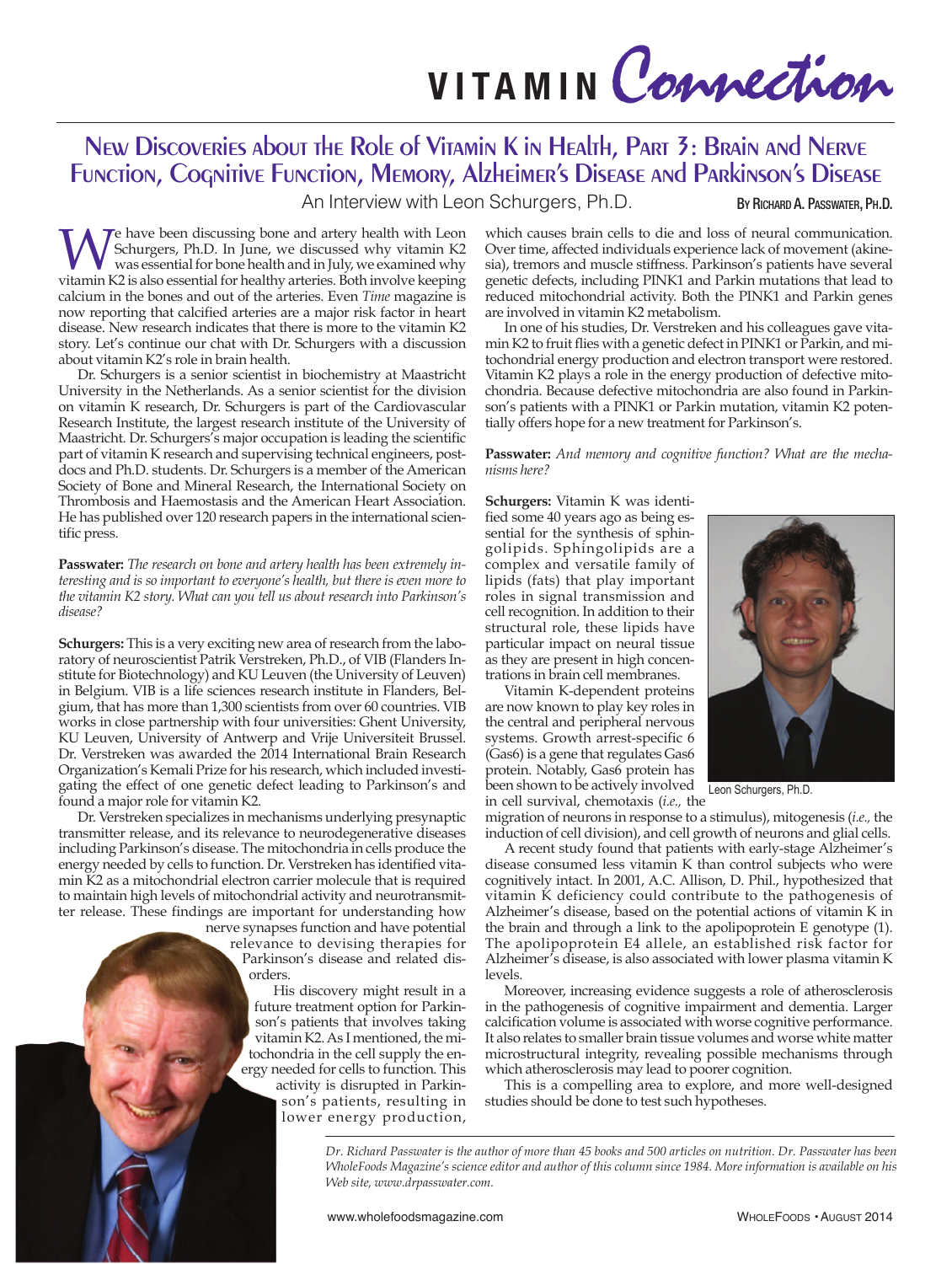# **<sup>V</sup> <sup>I</sup> TA <sup>M</sup> <sup>I</sup> <sup>N</sup>** Connection

**Passwater:** *Agreed! Now, let's review some of the more important differences between vitamin K1 and vitamin K2. Which factors are activated by both K1 and K2 and which are activated by K1 or K2 alone?*

**Schurgers:** All K vitamins are similar in structure: they share a "naphthoquinone" ring structure. However, they differ in the length and saturation and number of attached carbon atoms in the side chain called, "isoprenoid units." Please see Figure 1.



**Figure 1:** Different forms of vitamin K.

These differences are especially pronounced in the vitamin K2 group (also called menaquinones) with different lengths of the side chain. The length is marked in the name of the particular menaquinone chain (for example, MK-7 means that seven isoprenoid residues are attached to the ring structure). The length influences their abilities to reach different tissues within the body: the longer the side chain (seven to nine units) of the vitamin K, the better its potential due to half-life time in the blood. Consequently, the superior K vitamins are the long-chain menaquinones—especially MK-7, but to some extent also MK-8 and MK-9. They are completely absorbed as compared to vitamin K1, and because they are in the blood for longer time, they are more available for all tissues when needed (see Figure 2) Hence, these forms are also more active in tissues outside the liver such as bones, arteries and soft tissues; a small dose of MK-7 is required to fulfill the needs of the body (*i.e.*, high bioavailability).



**Figure 2:** Blood concentration over time for various forms of vitamin K.

K vitamins (K1 and K2) play an essential role as cofactors for the enzyme gamma-glutamylcarboxylase, which is involved in carboxylation of the vitamin K-dependent proteins. This includes matrix Gla protein (MGP), which inhibits potentially fatal calcium accumulation in arteries. This means that the enzyme, with the help of the K vitamins, is responsible for making them biologically active.Without K vitamins, the reaction does not occur and the proteins that are synthesized stay biologically inactive. The major difference lies in bioavailability and bioeffectivity. Figure 3 compares the amounts of inactive MGP in a reference group versus a vitamin K2 supplemented group. In this study, all of the MGP was active in the vitamin

K2 group whereas only 65% was active (35% inactive) in the reference population.





**Figure 3:** Comparison of the amounts of inactive MGP in a reference group versus a vitamin K2 supplemented group. In this study, all of the MGP was active in the vitamin K2 group whereas only 65% was active (35% inactive) in the reference population.

**Schurgers:** The comparison of vitamins K1 and K2 (MK-7) was published in the journal, *Blood,* in 2007 (2). In this paper, we compared the *in vivo* properties of two forms of vitamin K: MK-7 and K1. Both K1 and MK-7 were absorbed well, with peak serum concentrations at four hours after intake.

As shown in Figure 2, a major difference between the two vitamin K species is the very long half-life time of MK-7, resulting in much more stable serum levels, and the accumulation of MK-7 to higher levels (seven-to eight-fold) during prolonged intake. Moreover, after oral ingestion, MK-7 is more effective in both catalyzing osteocalcin carboxylation in bone and counteracting coumarin anticoagulants in the liver. The mechanism underlying this observation may be MK-7's much longer half-life time in the circulation and its reported higher cofactor activity *in vitro.*

During recent years, many studies have demonstrated that the extra-hepatic vitamin K requirement exceeds the recommended daily allowance (100-120 mcg/d) for vitamin K1, which is set for the liver. For the food industry, an alternative to increasing the recommended dose would be introducing the more potent MK-7 instead of K1 on a larger scale in functional foods and multivitamin supplements.

### **Passwater:** *What isthe optimal blood level for vitamin K?*

**Schurgers:** Clinicians do not measure blood levels of K vitamins to check for deficiency. The main disadvantage is that circulating vitamin K levels correspond to the daily intake of green-leafy vegetables, cheeses, etc. The best way to evaluate vitamin K efficiency is to determine the decrease in the circulating undercarboxylated form of the vitamin K-dependent proteins in the blood (*e.g.,* the level of carboxylated osteocalcin or MGP) as shown in Figure 3.

#### **Passwater:** How much oral supplementation is required to produce this op*timal level?*

**Schurgers:** Several population-based studies have investigated the beneficial health effects of high vitamin K intake. Some studies have only focused on vitamin K1, but in all studies in which K1 and K2 were measured separately, the health effects of K2 were more prominent than those of K1. Moreover, the limited data available suggest *continued on page 49*